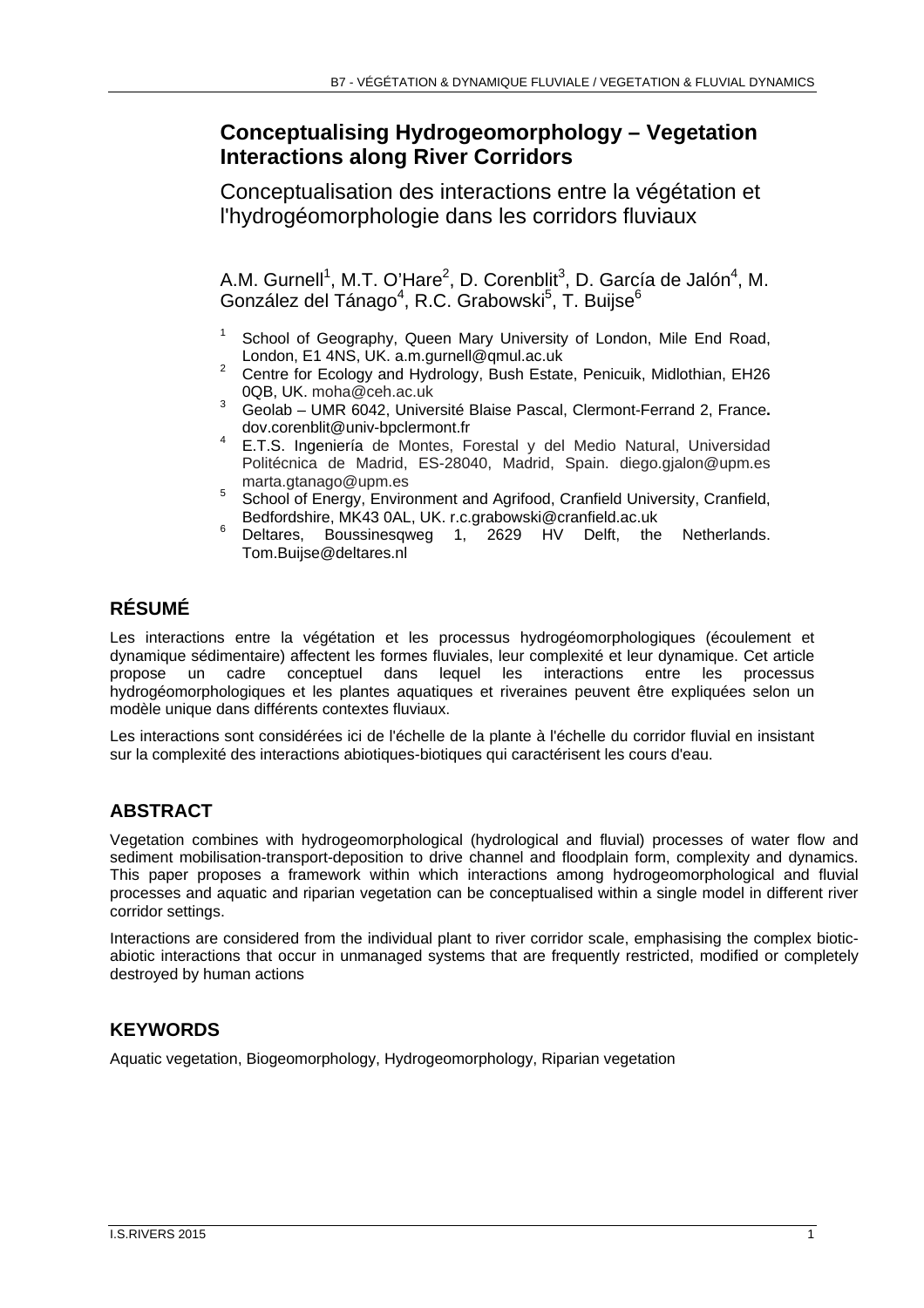### **1 INTRODUCTION**

Within Europe, rivers and their floodplains are subject to increasing human pressures and few naturally-functioning river systems remain. Restoration efforts are being increasingly applied, and the European Union funded FP7 project, REFORM (REstoring rivers FOR effective catchment Management) aims to contribute to this endeavour.

In naturally-functioning situations, vegetation combines with hydrogeomorphological processes to drive channel and floodplain morphological complexity and dynamics (Corenblit et al., 2009 ; Gurnell, 2014). It is important to comprehend interactions among vegetation and hydrogeomorphological processes and how these may contribute to river resistance, change and recovery from human interventions. Such understanding is essential to ensuring that river management and restoration measures work with these interactions providing the best opportunity for being both sustainable and cost-effective.

This paper reports on research conducted within the REFORM project and proposes a multi-scale conceptual framework within which vegetation-hydromorphology interactions can be identified and can contribute to the design of management prescriptions. The conceptual framework recognises that plants both respond to and influence hydrogeomorphological processes, with certain species operating as physical river ecosystem engineers (*sensu* Jones et al., 2010), creating new hydrogeomorphological conditions that increase the chances of the species' survival while also supporting colonisation by other plant species. These engineering plant species are :

- constrained by local hydromorphological conditions of climate, moisture availability and fluvial disturbance,
- interact with different hydrogeomorphological processes depending upon their location in one of five river corridor zones,
- display non-linear interactions with hydrogeomorphological processes in each zone, often resulting in complex dynamic habitat mosaics as a result of self-organisation,
- play a fundamental role at the leading edge of vegetation hydrogeomorphology interactions within zones 1 (permanently inundated) and 2 (subject to frequent inundation and erosion and deposition of sediment, organic matter and plant propagules). This 'critical zone' displays pioneer landforms that drive the advance of vegetated patches and the creation of a naturallyfunctioning river margin.

#### **2 HYDROGEOMORPHOLOGICAL CONTROLS ON VEGETATION**

The plant species that are found within river corridors are governed by a range of hydrogeomorphological controls that operate from biogeographical region to reach scales. These controls fall into three groups: climate, moisture availability, and fluvial disturbance. From recruitment to establishment, they constrain the 'potential' plant species that may be found and, therefore, the potential interactions that may occur among vegetation and hydrogeomorphological processes. Climate (precipitation) is the most fundamental control, influencing both moisture availability and fluvial disturbances within river corridors. Moisture availability is additionally a function of the permeability of the river and floodplain sediments; flow within and depth to the saturated zone within the alluvial aquifer; the river's flow regime; and lateral water inputs from surrounding hillslopes. Fluvial disturbances involve the magnitude, frequency and timing of extreme river flow events and associated sediment transport, including the ability of such events to inundate, impose drag, damage, erode or bury plants.

### **3 PLANTS AS RIVER ECOSYSTEM ENGINEERS**

The riparian and aquatic plant species that can cope with the constraints imposed by the broad climatic / biogeographical setting, display a range of traits that allow them to tolerate or avoid the pressures imposed by local hydrogeomorphological processes. Typical traits include an ability to reproduce freely asexually as well as sexually; to germinate or sprout and grow rapidly, developing underground organs that anchor plants to unstable substrates and canopies that are either flexible or sufficiently robust to cope with imposed drag; and when the canopies retain sediment, an ability to cope with burial, often sending out new shoots and adventitious roots that stabilize the newlydeposited sediment and increase resistance and growth performance. Where sediment is retained and stabilized, the plants aggrade new, elevated landforms and habitats. Plant species that interact